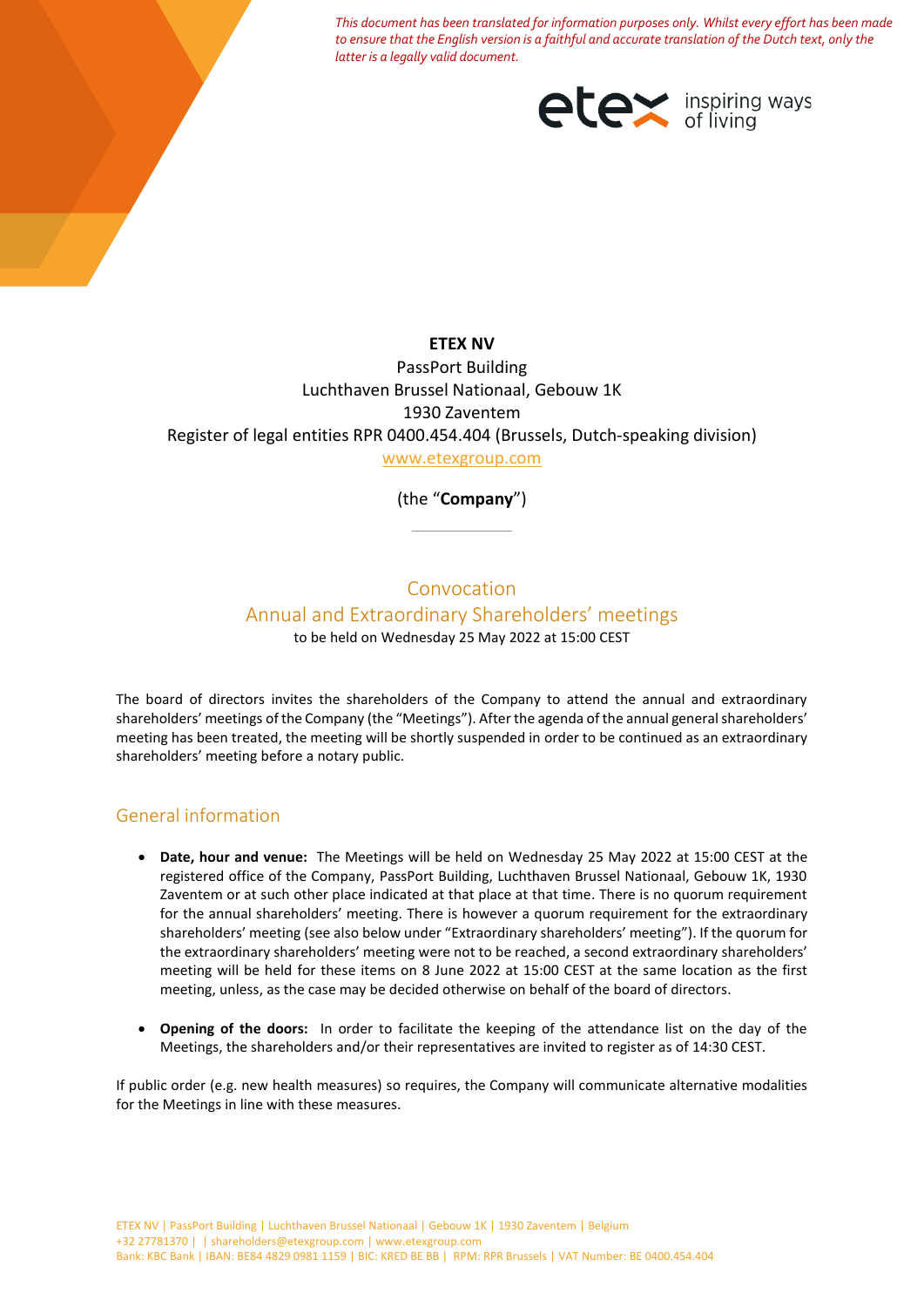## I. Agenda of the annual shareholders' meeting

#### **1. Reports on the statutory financial statements**

Submission of, and discussion on, the annual report of the board of directors and the report of the statutory auditor on the statutory financial statements for the financial year ended on 31 December 2021.

#### **2. Approval of the statutory financial statements, allocation of the result and setting of dividend**

Approval of the statutory financial statements for the financial year ended on 31 December 2021, and of the proposed allocation of the result.

*Proposed resolution*: The shareholders' meeting approves the statutory financial statements for the financial year ended on 31 December 2021, including the allocation of the result as proposed by the board of directors and the distribution of a gross dividend of EUR 0.84 per share\*. The dividend will be payable as of 1 July 2022.

*\* For information purposes only, the net dividend will be EUR* 0.588 *per share in case of 30% Belgian withholding tax.*

#### **3. Reports on the consolidated financial statements**

Submission of, and discussion on, the annual report of the board of directors and the report of the statutory auditor on the consolidated financial statements for the financial year ended on 31 December 2021.

#### **4. Consolidated financial statements**

Submission of, and discussion on, the consolidated financial statements for the financial year ended on 31 December 2021.

#### **5. Discharge from liability to the directors**

*Proposed resolution*: The shareholders' meeting grants discharge from liability to each of the directors of the Company (including the permanent representative of the legal entities that are directors of the Company) who was in office during the financial year ended on 31 December 2021 for the performance of his or her duties during said financial year.

#### **6. Discharge from liability to the statutory auditor**

*Proposed resolution*: The shareholders' meeting grants discharge from liability to the statutory auditor of the Company which was in office during the previous financial year, for the performance of his mandate during that financial year.

#### **7. Re-appointment of Mrs. Bernadette Spinoy as independent director**

Taking into account the advice of the Company's People Committee, the board of directors recommends adopting the following resolution:

*Proposed resolution*: The shareholders' meeting re-appoints Mrs. Bernadette Spinoy as independent director of the Company for a term up to and including the closing of the annual shareholders' meeting to be held in 2025 which will have decided upon the statutory financial statements for the financial year ended on 31 December 2024. The mandate shall be remunerated in accordance with the resolutions of the shareholders' meeting of 26 May 2021.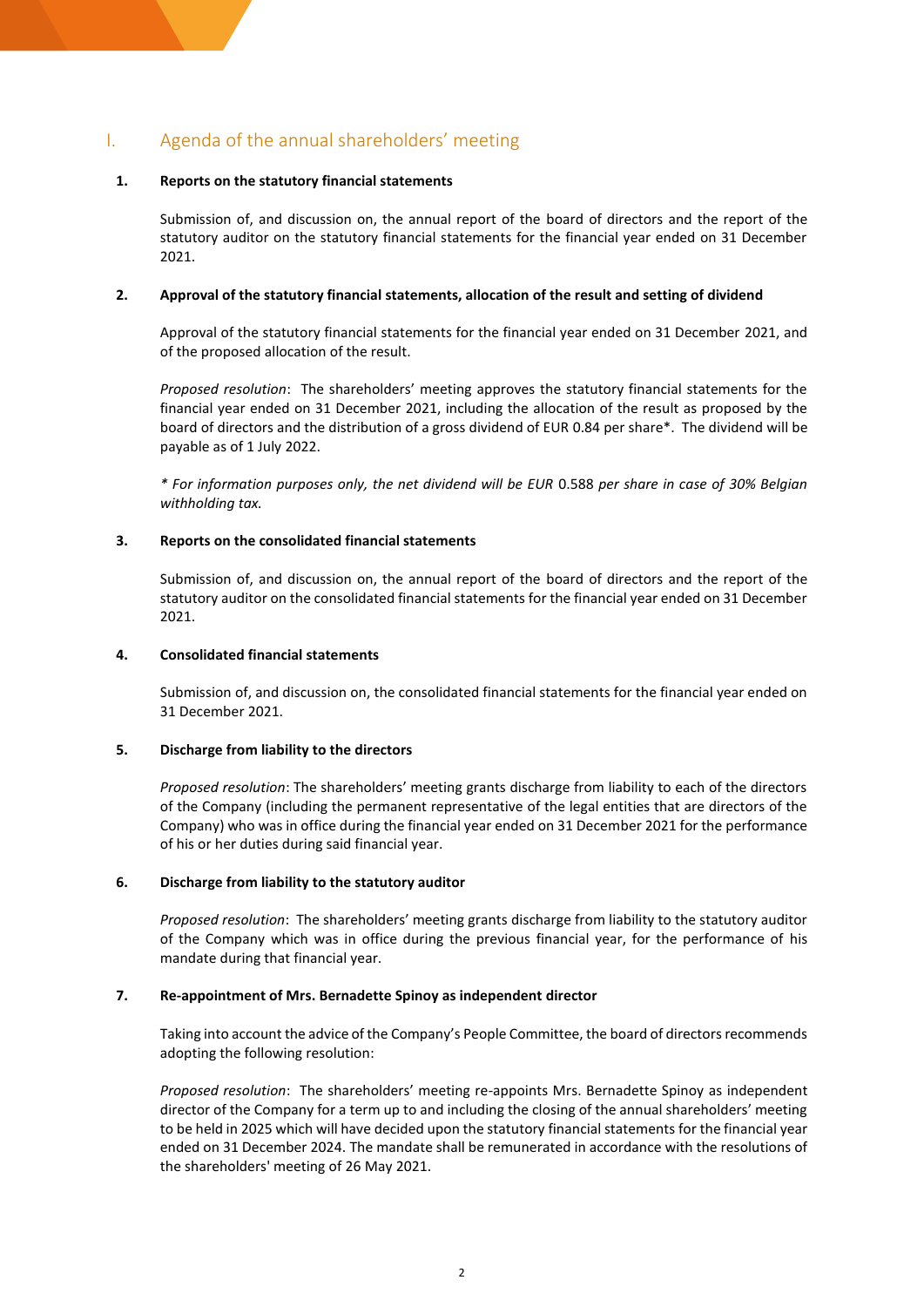#### **8. Appointment of BCCONSEIL SRL (represented by its permanent representative Mr. Bernard Delvaux) as Director**

Taking into account the advice of the Company's People Committee, the board of directors recommends adopting the following resolution:

*Proposed resolution*: The shareholders' meeting appoints BCCONSEIL SRL with register of legal entities number 0806.227.079 (Liège, division Liège) and registered office at Avenue des Pins 13, 4121 Neupré, represented by its permanent representative Mr. Bernard Delvaux, as director of the Company for a term up to and including the closing of the annual shareholders' meeting to be held in 2025 which will have decided upon the statutory financial statements for the financial year ended on 31 December 2024. The mandate shall not be remunerated.

#### **9. Appointment of Mrs. Ines Kolmsee as independent director**

Taking into account the advice of the Company's People Committee, the board of directors recommends adopting the following resolution:

*Proposed resolution*: The shareholders' meeting appoints Mrs. Ines Kolmsee as independent director of the Company for a term up to and including the closing of the annual shareholders' meeting to be held in 2025 which will have decided upon the statutory financial statements for the financial year ended on 31 December 2024.The mandate shall be remunerated in accordance with the resolutions of the shareholders' meeting of 26 May 2021.

#### **10. Resignation of Mr. Gustavo Oviedo as independent director**

*Proposed resolution*: The shareholders' meeting notes that Mr. Gustavo Oviedo has reached the age limit as set out in the corporate governance charter of the Company and therefore accepts the resignation of Mr. Gustavo Oviedo as independent director.

#### **11. Filing – Powers**

*Proposed resolution*: The shareholders' meeting grants powers to Mrs. Virginie Lietaer and/or Mr. Jan Loosen and/or Mrs. Carine Valvekens, each individually and with power to substitute, for any filings and publication formalities in relation to the above resolutions*.*

*No quorum: There is no quorum requirement for the deliberation and voting on the respective items referred to in the aforementioned agenda of the annual shareholders' meeting.*

*Voting and majority: Subject to the applicable legal provisions, each share shall have one vote. In accordance with applicable law, the proposed resolutions referred to in the aforementioned agenda of the annual shareholders' meeting shall be passed if they are approved by a simple majority of votes validly cast by the shareholders.* 

## II. Agenda of the extraordinary shareholders' meeting

#### **1. Adoption of a new text of articles of association**

*Proposed resolution: The shareholders' meeting adopts a new text of articles of association to bring them in line with the Belgian Code on Companies and Associations.*

#### **2. Power of attorney for the coordination of the articles of association**

*Proposed resolution: The shareholders' meeting grants all powers to notary Peter VAN MELKEBEKE or any other notary and/or employee of "BERQUIN NOTARISSEN" CVBA to draw up, sign and file the coordinated text of the Company's articles of association in the electronic database provided for this purpose, in accordance with the relevant legal provisions.*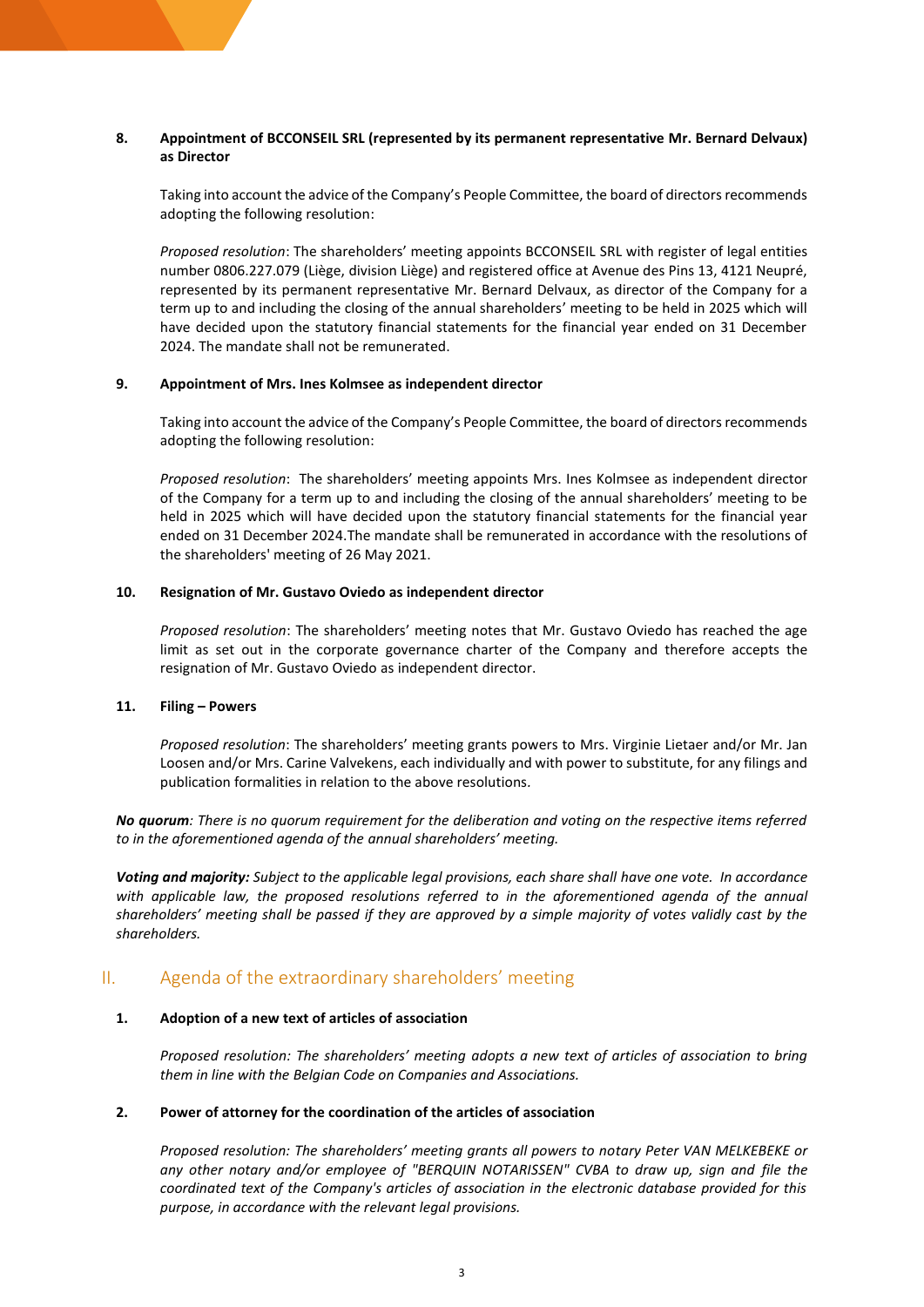#### **3. Authorization to the board of directors**

*Proposed resolution: The shareholders' meeting grants all powers to the board of directors to implement the decisions taken.*

#### **4. Power of attorney for formalities (to the extent necessary)**

*Proposed resolution*: *The shareholders' meeting grants, to the extent necessary, special power of attorney to Mrs. Virginie Lietaer and/or Mr. Jan Loosen and/or Mrs. Carine Valvekens, each having elected domicile at the registered office of the Company to this end, as well as to their employees, agents or mandatories, each individually and with power to substitute, in order to carry out the formalities at an enterprise counter, in order to ensure the registration/adjustment of the data with the Crossroads Bank for Enterprises and, where appropriate, with the Value Added Tax Administration.*

*Quorum: According to the Belgian Code on Companies and Associations ("BCCA"), a quorum of at least 50% of the outstanding shares must be present or represented at the extraordinary shareholders' meeting for the deliberation and voting on the respective items referred to in the aforementioned agenda of the extraordinary shareholders' meeting. If such quorum is not reached, a second extraordinary shareholders' meeting will be convened for these agenda items, unless, as the case may be, decided otherwise on behalf of the board of directors, and the quorum requirement will not apply to the second meeting.*

*Voting and majority: Subject to the applicable legal provisions, each share shall have one vote. In accordance with applicable law, the proposed resolutions referred to in the aforementioned agenda of the extraordinary shareholders' meeting shall be passed if they are approved by a majority of 75% of the votes validly cast by the shareholders.* 

### Conditions of admission to the Meetings

Shareholders who wish to attend the Meetings of the Company should take into account the conditions of admission described below:

### Holders of registered shares

Holders of registered shares must ensure that the Company by the latest on Wednesday 18 May 2022 (24:00 CEST, GMT+2) receives a confirmation of their intention to attend the Meetings of the Company by sending the completed and signed attendance form by e-mail to [shareholders@etexgroup.com](mailto:shareholders@etexgroup.com) or by mail to the registered office (c/o Chief Legal Officer).

#### Holders of dematerialised shares

Holders of dematerialised shares must ensure that the Company by the latest on Wednesday 18 May 2022 (24:00 CEST, GMT+2) receives a certificate issued by the recognised account holder or by the settlement institution designated by the Company stating the unavailability of the shares until the date of the Meetings either by e-mail to **shareholders@etexgroup.com**, by mail to the registered office (c/o Chief Legal Officer) or at an agency of any of the following institutions: Belfius Bank or Degroof Petercam Bank.

#### How to vote by proxy?

The shareholders who wish to be represented by means of a proxy are requested to use the Proxy Form established by the board of directors and that is made available on the website [\(www.etexgroup.com\)](http://www.etexgroup.com/).

Please return the fully completed and signed Proxy Form to the Company either by e-mail to [shareholders@etexgroup.com](mailto:shareholders@etexgroup.com) or by mail to the registered office (c/o Chief Legal Officer).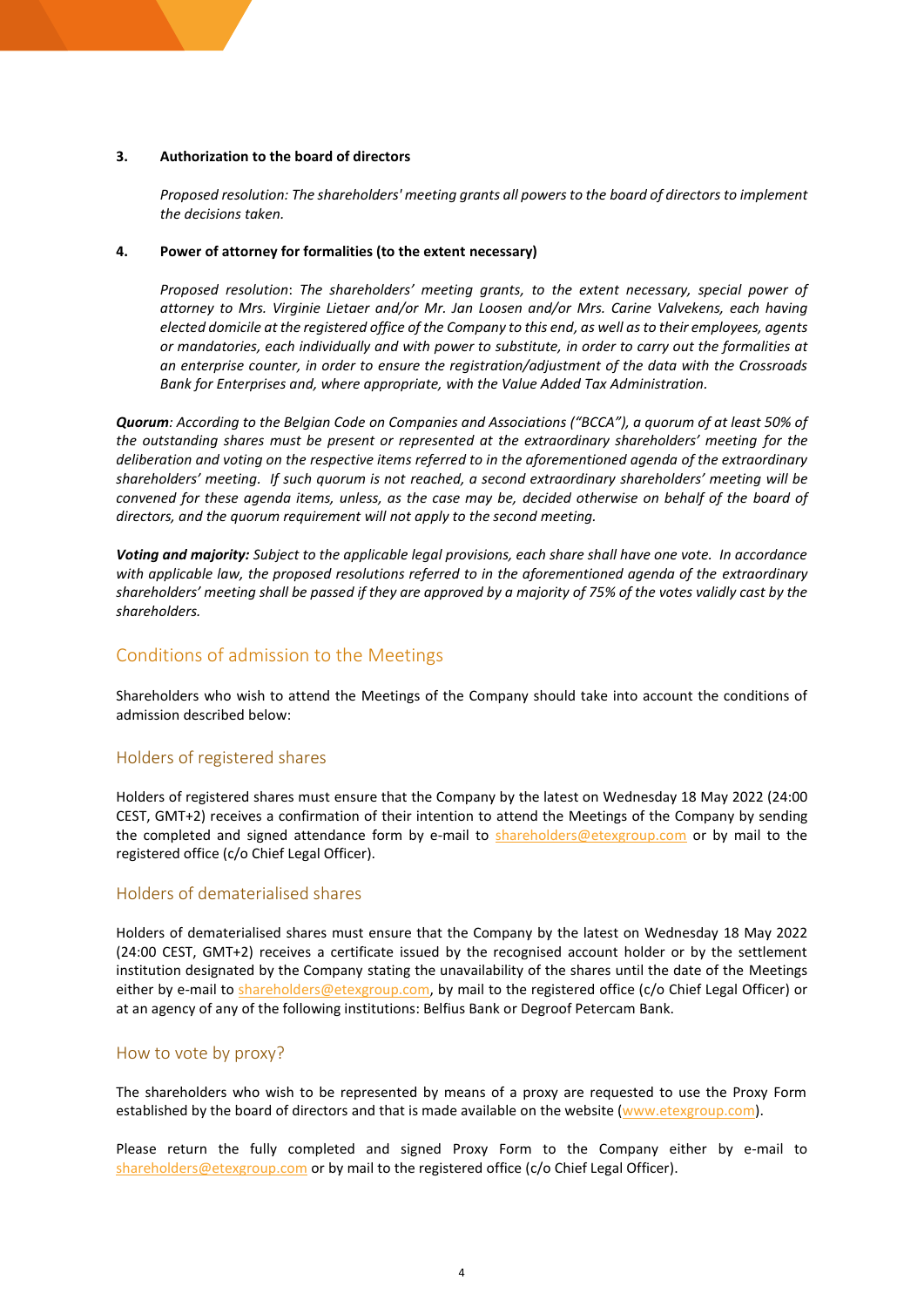The appointment of a proxy holder must be made in accordance with the applicable rules of Belgian law, including in relation to conflicts of interest. Furthermore, such shareholders must comply with the conditions of admission to the Meetings, as described above.

The signed Proxy Form must be received by the Company at the latest on Wednesday 18 May 2022 (24:00 CEST) in one of the above ways.

#### Broadcast via the Internet on Wednesday 25 May 2022 at 15:00 CEST

The Company will organize a broadcast of the Meetings. Shareholders who satisfy the conditions of admission and who wish to receive access to the broadcast by e-mail, must inform the Company thereof either by e-mail t[o shareholders@etexgroup.com](mailto:shareholders@etexgroup.com) or by mail to the registered office (c/o Chief Legal Officer).

Such shareholders will receive an e-mail explaining how to access this broadcast on Wednesday 25 May 2022 at 15:00 CEST.

The broadcast does not constitute a hybrid meeting within the meaning of Article 7:137 of the BCCA.

#### Access to the meeting room

The individuals who attend the Meetings in person in their capacity as owner of shares or as holder of proxies or representative of a legal entity must be able to provide evidence of their identity in order to be granted access to the meeting room. In addition, the representatives of legal entities must hand over the documents establishing their capacity as corporate representative or attorney-in-fact.

#### Right to ask questions

Shareholders who attend the Meetings in person have the right to raise questions to the directors or the statutory auditor of the Company with respect to the items on the agenda at the Meetings. Shareholders who wish to submit written questions to the directors or the statutory auditor of the Company with respect to the items on the agenda must ensure that the written questions are received by the Company by Wednesday 18 May 2022 (24:00 CEST) at the latest either by e-mail to [shareholders@etexgroup.com](mailto:shareholders@etexgroup.com) or by mail to the registered office (c/o Chief Legal Officer).

#### Available information

The documents to be submitted to the Meetings as referred to in the agenda of the Meetings are available, free of charge, at the registered office of the Company and on the Company's website ([www.etexgroup.com\)](http://www.etexgroup.com/).

#### Data Protection

The Company is responsible for processing the personal data it receives from shareholders and proxyholders in the context of the Meetings, in accordance with applicable law, including the General Data Protection Regulation (GDPR). Such data will be used for the purposes of analysing and administering the attendance and voting process in connection with the Meetings. For more information, please consult the Privacy Notice for Shareholders which is available on the Company's website ([www.etexgroup.com\)](http://www.etexgroup.com/).

You can receive information about the processing of your personal data or exercise your rights by sending a request to the Company to the following e-mail address[: shareholders@etexgroup.com.](mailto:shareholders@etexgroup.com)

#### Practical information

Shareholders wishing to obtain more information about the manner of participation in the Meetings are requested to contact the Company: